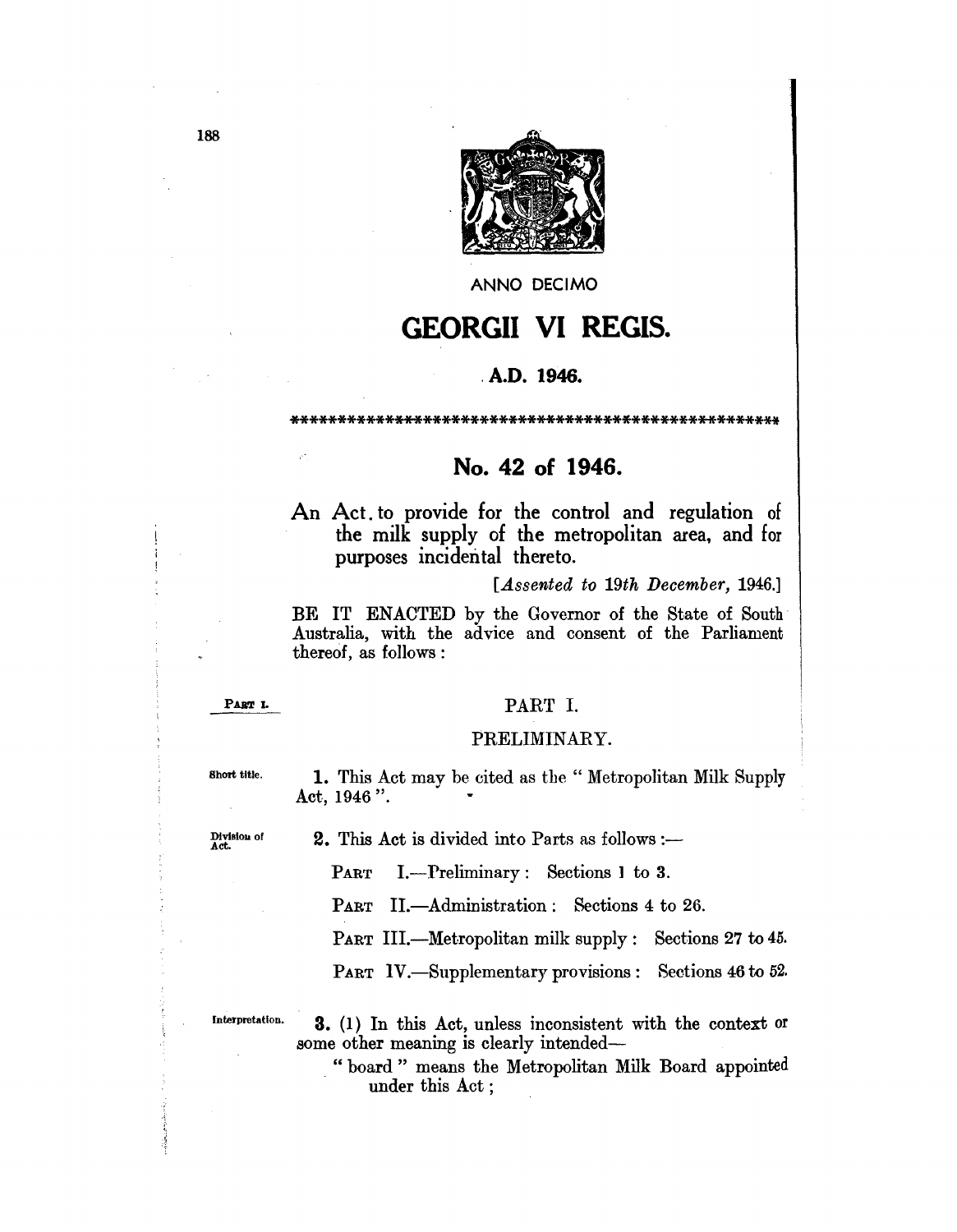1946.

" chairman " means chairman or acting chairman of the board; "dairy farm" means land or premises where cows are milked, or kept for the purpose of producing milk; "industrial award" means an award, order, judgment, regulation or other instrument fixing wages or conditions of employment; " licence" means licence of any kind issued under this Act: " living wage" means the living wage for the time being in force under Part IV. of the Industrial Code, 1920-1943; " member" means member or acting member of the board; " metropolitan area" means the area which, for the time being constitutes the metropolitan area under the Food and Drugs Act, 1908-1943 ; " milk " means lacteal fluid product of the cow, but does not include condensed, or dried milk, or milk powder, or any milk or product of milk declared by regulations not to be milk for purposes of this Act; " Minister" means Minister of the Crown for the time being holding, or acting in, the office of Minister of Agriculture ; " sell " includes barter, and " sale " and " sold " have a corresponding meaning; " treat" means to pasteurize or bottle, and "treatment" has a corresponding meaning; " vehicle" includes conveyance of every kind whether used on land, air, or water, including conveyances running on railways and tramways. (2) Without limiting the application of the Acts Interpretation Act. 1915-1945, it is declared that any reference in this Act to compliance or non-compliance with this Act, includes compliance or non-compliance with any regulations under this Act. PART L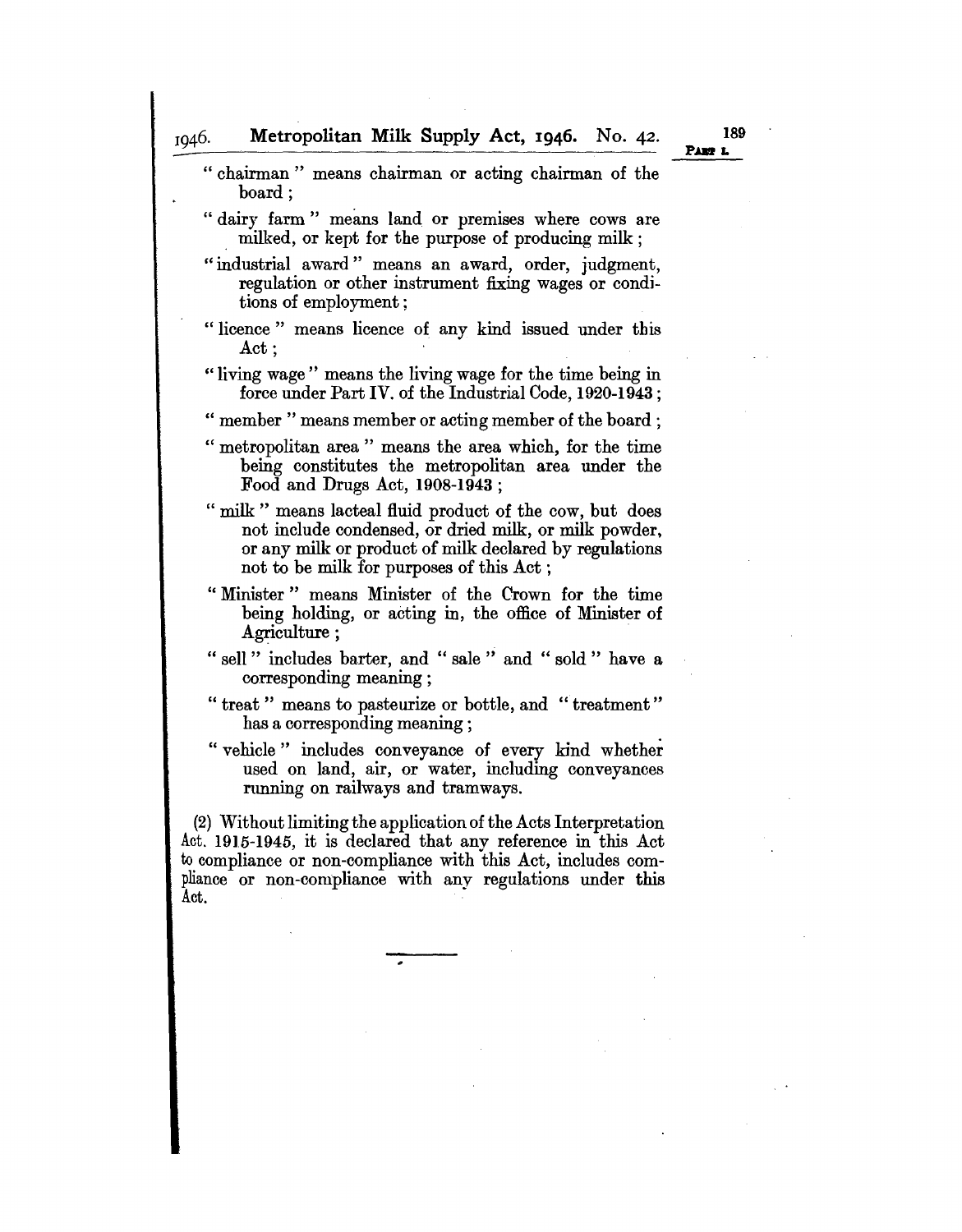1946.

# PART II.

### ADMINISTRATION.

**Establishment** of board.

4. There shall be established a board to be called the " Metropolitan Milk Board," which shall be charged with the duty of administering this Act.

Incorporation of board.

5. The board shall be a body corporate with perpetual succession and a common seal and power to hold and dispose of property of all kinds, and may, in its corporate name, be a party to any legal proceedings.

Members of<br>board.

6. (1) The board shall consist of a chairman and two other members, all of whom shall be appointed by the Governor on the recommendation of the Minister. Before making any recommendation the Minister shall by puhlic advertisement call for applications for the seats to be filled and shall obtain and consider a report from the Public Service Commissioner on the qualifications of the applicants for those seats.

(2) The chairman or a member of the board shall not have any interest, direct or indirect, in any business of producing, treating, or selling milk, or be an officer of any association of producers or vendors of milk.

. If the chairman or a member of the board contravenes this subsection the Governor may dismiss him from office.

Deputy and acting chairman and members.

7. (1) The Governor may appoint a member to be deputy chairman of the board. If the chairman is for any reason unable to perform the duties of his office or if his office has become vacant, or if he is absent from any meeting, the deputy chairman shall act in his place.

(2) If a member of the board is for any reason unable to perform the duties of his office or if his office has become vacant, the Governor may appoint a suitable person, whether a . member of the board or not, to be an acting member of the board during the period of such inability or until a permanent appointment is made to the vacant office.

(3) An acting chairman or an acting member shall while so acting have all the powers and duties of the chairman or of a member, as the case may be.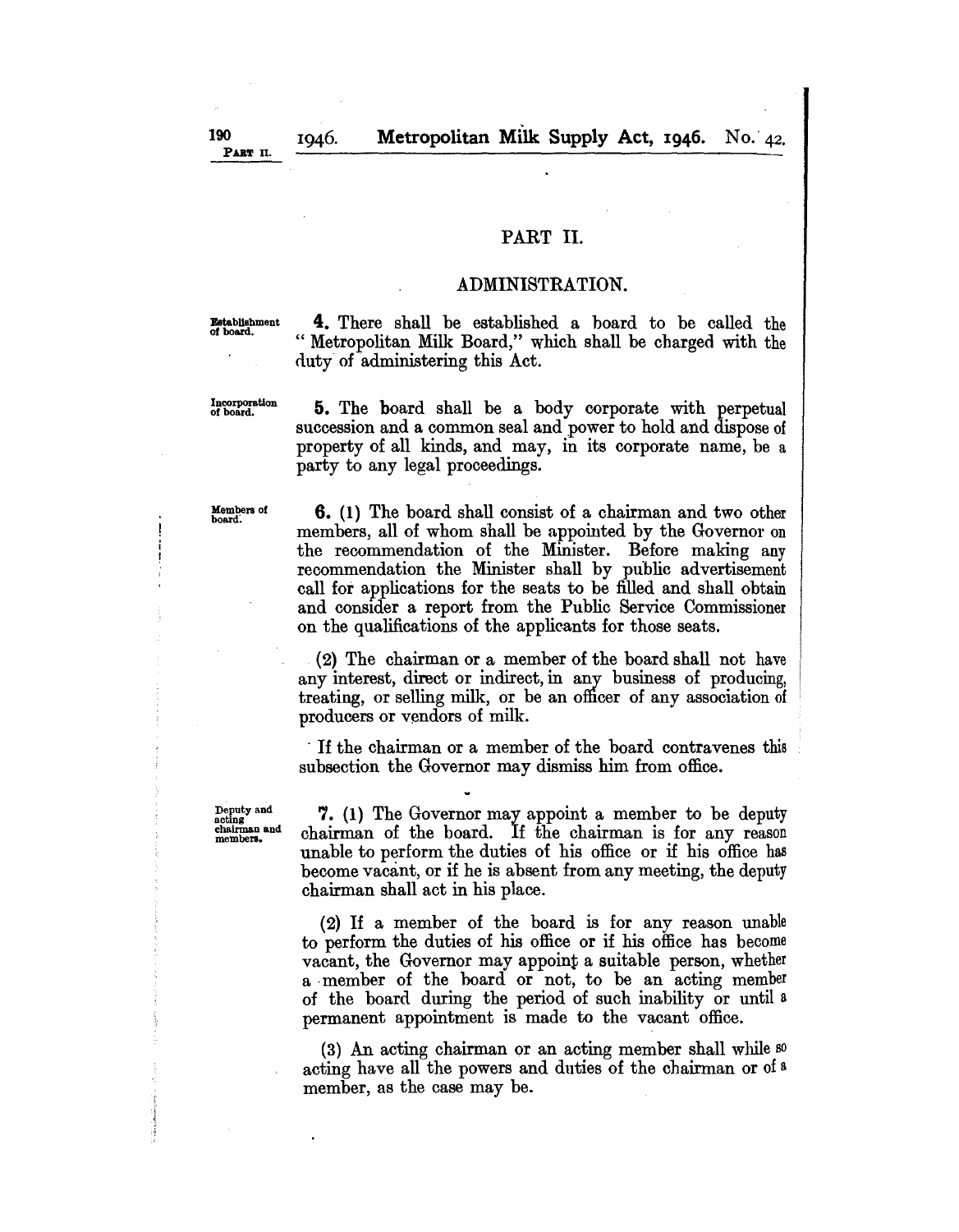Metropolitan Milk Supply Act, I946. No. 42. 1946.

191 PART II.

• S. (1) Subject to this Act the chairman and members of the board shall hold office for five years, but a retiring chairman or member shall be eligible for re-appointment. Term of office.

(2) A person appointed to a casual vacancy on the board shall hold office only for the balance of the term of office of the person in whose place he was appointed.

9. (1) The Governor may remove the chairman or any Casual member of the board from office for incapacity, neglect of duty, or conviction of any crime.

(2) The office of the chairman or a member of the board shall become vacant if he-

 $(a)$  dies;

(b) resigns by written notice given to the Minister;

- (c) without leave of the board absents himself from three consecutive meetings of the board;
- (d) becomes bankrupt or executes an assignment of his property or a deed of arrangement for the benefit of his creditors or compounds with his creditors for less than twenty shillings in the pound; or
- (e) is removed from office by the Governor pursuant to this Act.

10. (1) The chairman or acting chairman and one member of Quorum. the board shall form a quorum thereof.

(2) If only two members of the board are present at a meeting and are unabJe to agree on any matter, the decision of that matter shall be postponed to a full meeting of the board.

11. An act or proceeding of the board shall not be invalid on Validity of the ground only of any vacancy in the office of the chairman or any member, or of any defect in the appointment of the chairman or acting chairman, or any member or acting memper.

12. The chairman and the other members of the board shall Remuneration receive such salary and such travelling and other allowances as are approved by the Governor.

13. (1) The chairman shall be the principal executive officer staff of board of the board and shall not engage in any paid work other than his work as chairman.

, (2) The board may appoint any officers and servants whom It requires for the administration of this Act on such terms and conditions as the board fixes.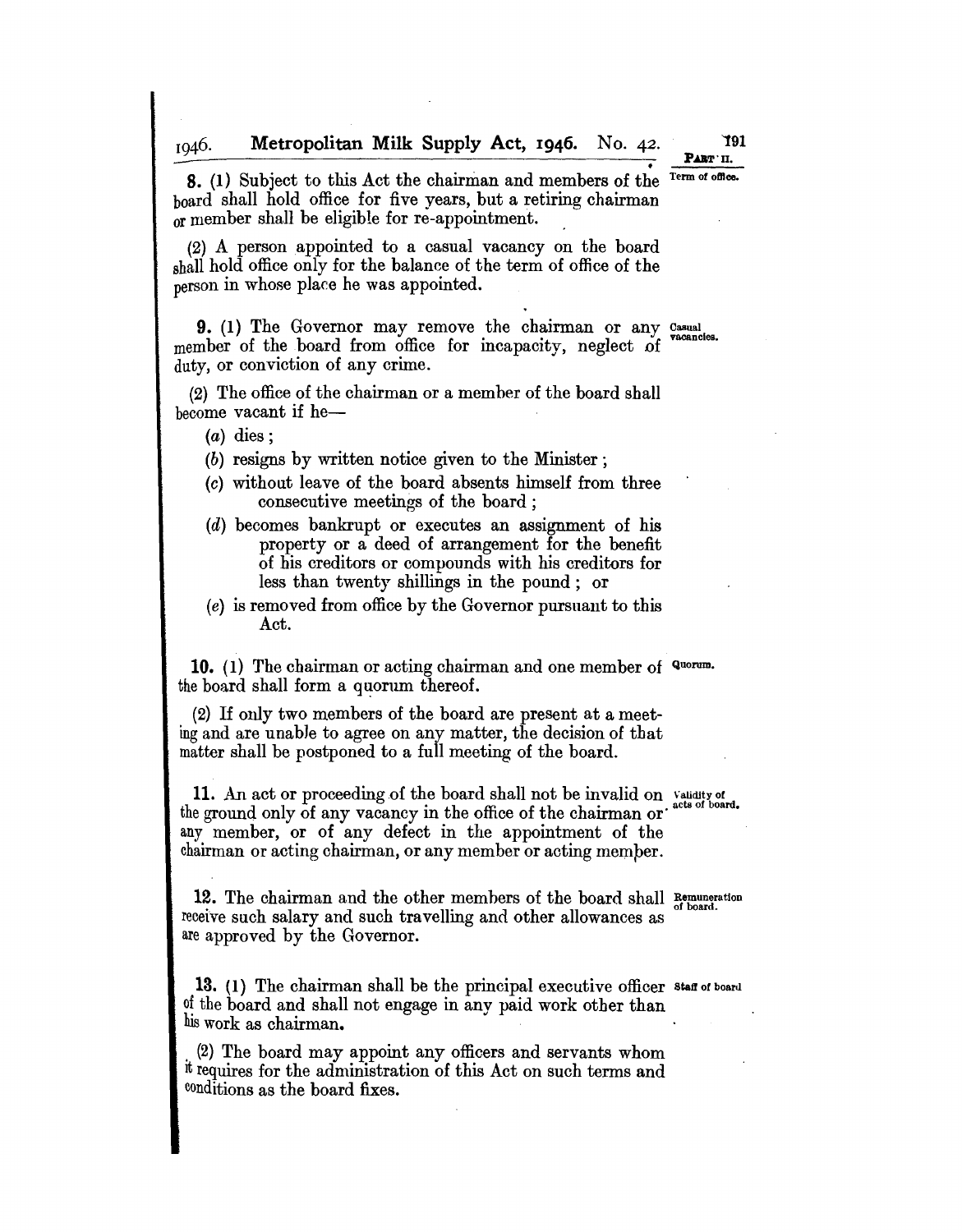• (3) The board may, with the approval of the Minister administering any department of the Public Service, make use of the services of any person employed in that department or of the plant, equipment, or premises of that department, on any terms and conditions which are agreed upon between the Minister and the board.

Super-<br>annuation of<br>officers.

14. (1) Any officer of the board may, at his option, subscribe to the South Australian Superannuation Fund as if he were an employee within the meaning of the Superannuation Act, 1926-1946, and as if his service as an officer of the board were service within the meaning of that Act.

(2) The board shall within three months after the end of eaoh financial year pay to the Treasurer of the State an amount equal to the total of all money paid by the Government into the South Australian Superannuation Fund during that financial year in respect of any pension or benefit payable under the Superannuation Act, 1926-1946, to any officer of the board or to any dependent of any such officer: Provided that where a person has contributed to the said Fund during a period of his employment in the Public Service of the State as well as during a period of his employment by the board, the board shall pay to the Treasurer that part of the said total money paid by the Government, which is proportionate to the period of the officer's employment by the board.

Premises 01 the board.

Relation of board to Crown.

15. The board may purchase or take on lease or other tenancy any premises required by it for carrying out its functions under this Act.

16. The board shall not be a department of the Government of the State or an agent or servant of the Crown nor shall the chairman, members or employees of the board be subject to the Public Service Aot, 1936-1946.

Financlai provisions.

17. The board shall pay the salaries, remuneration and expenses of the chairman and members and all costs of administering this Act, out of the revenue received by it under this Act.

Levy to meet<br>expenses.

18. (1) The board may, by notice in the *Gazette* from time to time require all or any of the persons who hold licences under this Act to pay to the board contributions towards the costs of the administration of this Aot.

(2) The notice shall specify the persons or classes of persons who are required to pay oontributions, the amount of the contributions or the manner in which they are computed and the time on or before which they must be paid.

1046.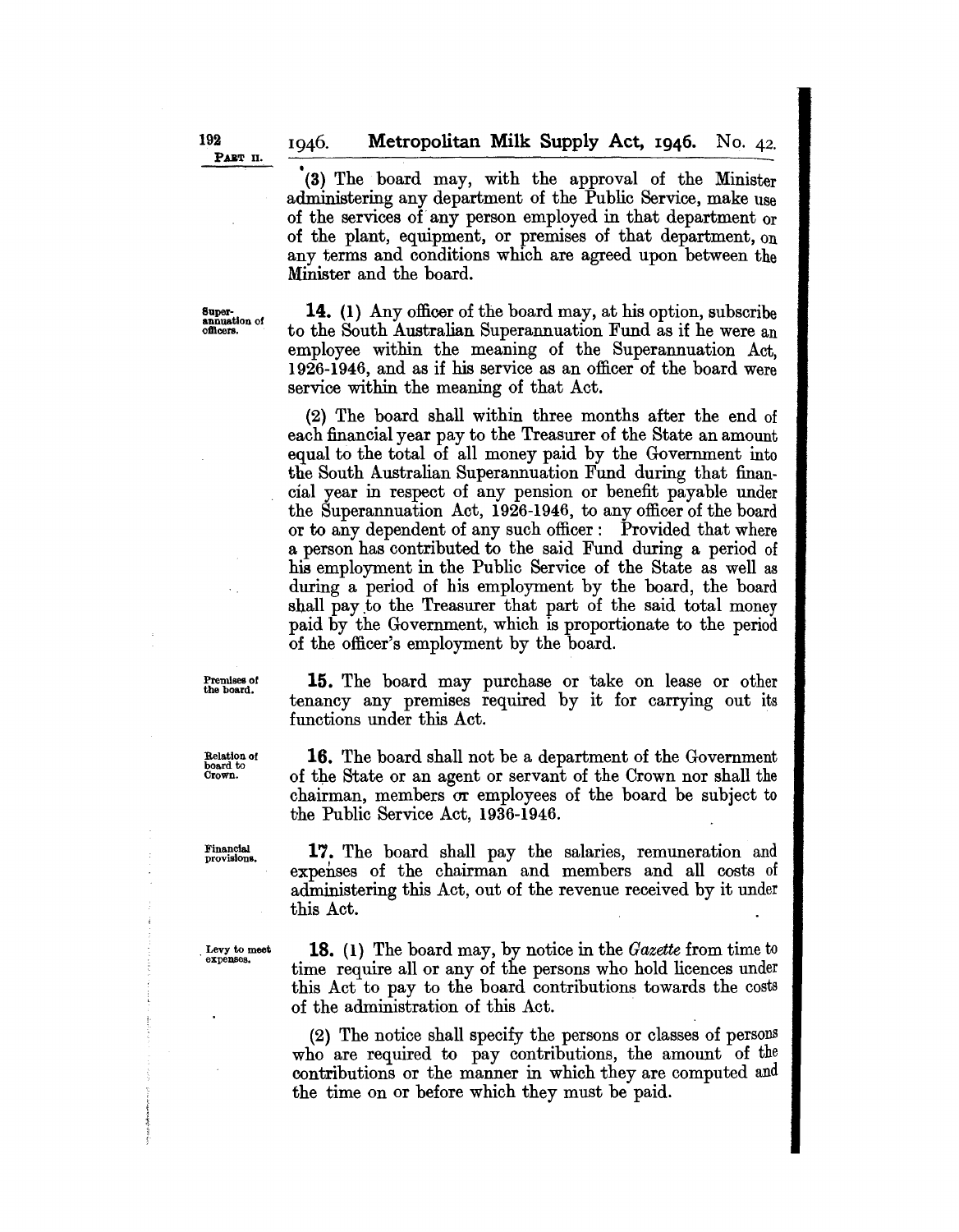#### Metropolitan Milk: Supply Act, 1946. No. 42. 1946.

(3) The board shall, by post or personal service, give to every person liable to contribute under this section a written notice of the amount payable by him and the time when that amount is to be paid, and if the board decides that contributions may be paid by instalments, the notice shall also state the times when and the instalments in which the contribution is to be paid. The contribution shall be payable in accordance with the notice.

(4) If any contribution or instalment thereof is not paid in full as and when it becomes payable, the board or any person authorized by the board may recover the amount owing, as a debt, by action in any court of competent jurisdiction.

.<br>.<br>. 19. The board shall keep in such manner and form as it Accounts. thinks proper, accounts showing accurately and in detail, its assets, liabilities, receipts and expenditure.

20. (1) The Auditor-General shall make an annual audit of Audit. the board's accounts.

 $(2)$  For the purpose of any such audit-

- $(a)$  the Auditor-General may exercise any of the powers which he could exercise for the purpose of auditing the accounts of a Government department;
- (b) the board and every member of its staff shall be subject to section 44 of the Audit Act, 1921-1946.

(3) The board shall pay to the Treasurer a reasonable fee of an amount approved by the Minister for every audit.

(4) The Auditor-General's report on the board's accounts shall be included in the annual report of the board.

21. The board shall within three months after the close of Annual report. each financial year prepare and present to the Minister a report on its operations during that financial year and the report shall as soon as practicable after receipt thereof be laid before both Houses of Parliament.

 $22.$  (1) The Governor may, at any time, appoint a person to special enquire into and report to him upon the general management of the affairs of the board.

(2) Any person so appointed shall be a Royal Commission" constituted of a sole Commissioner within the meaning of the Royal Commissions Act, 1917, and that Act shall apply in relation to that person and his inquiry and the persons from whom evidence, information, or documents are sought.

193 PART II.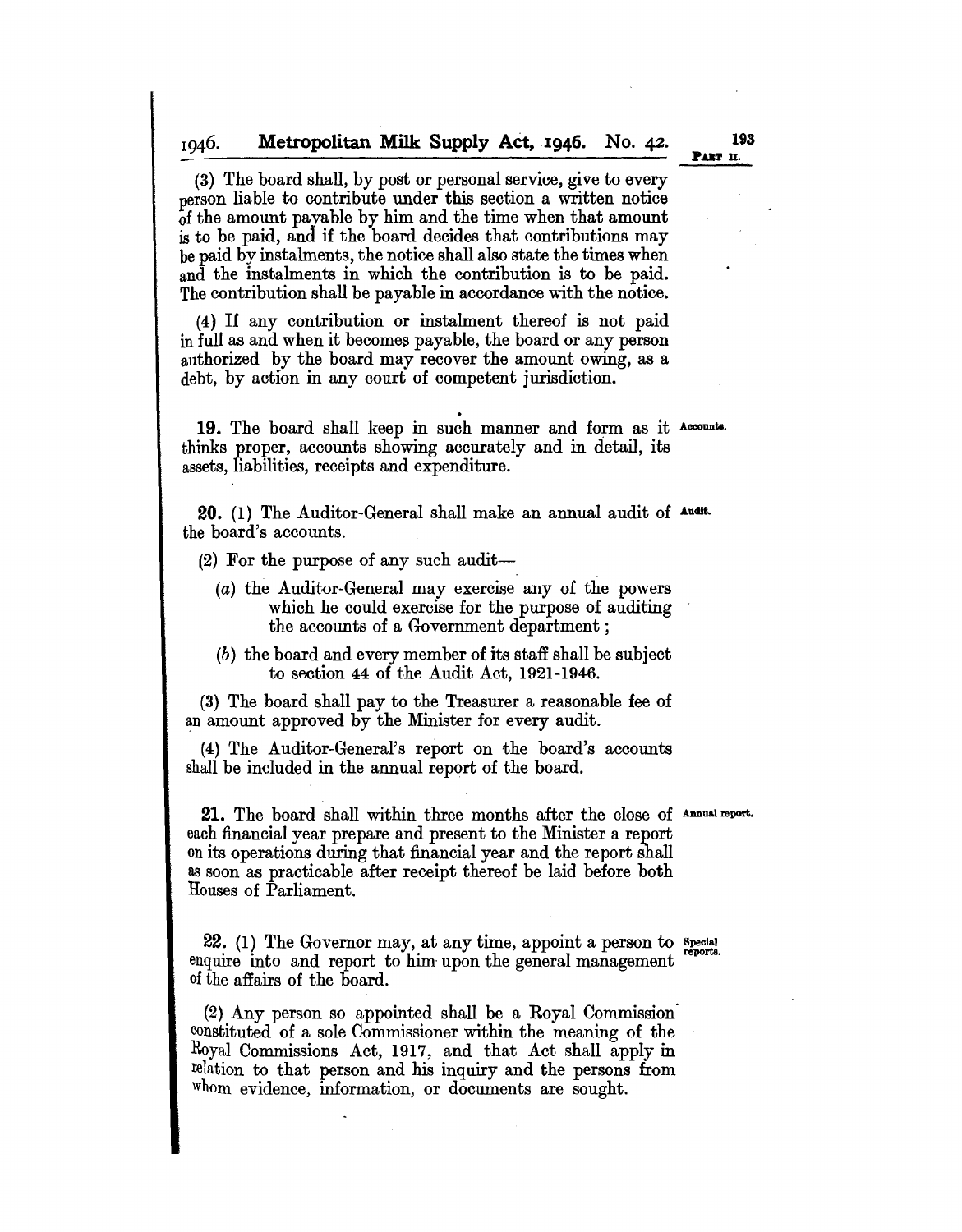**PART** II.

Advances by **23.** (1) The Treasurer may, on terms and conditions to be agreed between him and the board lend the board such sumsas are reasonably required to meet the initial expenditure of the board.

> (2) This Act shall be sufficient authority for the Treasurer to make any such loans.

Returns and IDformatlon.

**24.** (1) The board, or any person employed by the board and acting under its authority, may by notice in writing require any person to furnish or produce within a reasonable period to be specified in the notice any document or information relating to milk or cream produced within the metropolitan producing district. .

- (2) If any person-
	- (a) without lawful excuse (proof of which shall lie on the defendant) neglects or refuses to furnish or produce any document or information in accordance with a notice served on him under subsection (1) of this section; or
	- (b) when required by such a notice to furnish information, furnishes any information which is false,

he shall be guilty of an offence.

Secrecy of Information.

**25.** Any person who communicates to any other person any contents of any document furnished or produced under the last preceding section or any other information so furnished or produced, except in the course of the administration of this Act or when required by law to do so in legal proceedings, shall be guilty of an offence.

**26.** (1) Any person employed by the board and acting under its authority may, for the purpose of the administration and enforcement of this Act, at any reasonable time-

- (a) enter and inspect any premises, place or vehicle ;
- (b) inspect any milk or cream, or any animals, apparatus, or utensils used in connection with the production, treatment, transport, sale or storage of any milk or cream;
- (c) open any can or other· vessel which contains, or which he suspects to contain, any milk or cream ;
- (d) take samples of any milk or cream, or of any water or fodder, or of any materials used in connection with the production or treatment of any milk or cream. For the samples reasonable remuneration shall be offered.

Powers of<br>Inspectors.

**194**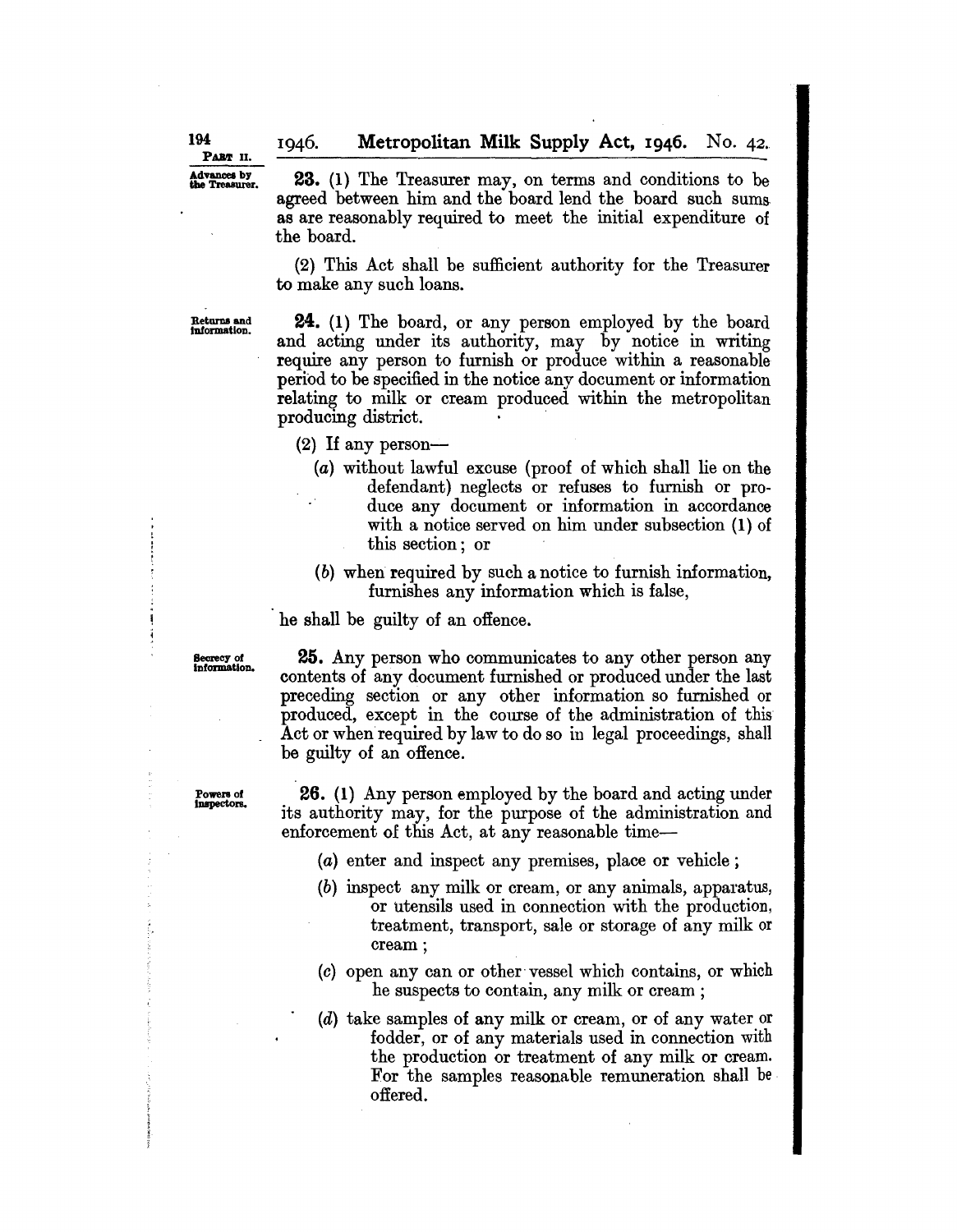(2) If any person prevents any person from exercising any power under this section, or hinders or obstructs any person in the exercise or attempted exercise of any power under this section, he shall be guilty of an offence.

(3) Any person employed by the board and acting under its authority may request the driver or person in charge of any vehicle on which the person so employed suspects that there is any milk or cream-

- (a) if the vehicle is in motion, to stop the vehicle ;
- (b) to keep the vehicle stationary for such time and in such place as is necessary to enable the person so employed to exercise his powers under subsection (1) of this section.

If the driver or person in charge of any vehicle fails to comply with a request under this section he shall be guilty of an offence.

### PART III.

### METROPOLITAN MILK SUPPLY.

27. This Part shall come into operation on a day or days to  $\frac{\text{commence}}{\text{ment of this}}$ be fixed by the Governor by proclamation. The Governor may Part. so fix different days for the coming into operation of different provisions of this Part.

**28.** The board, by notice in the  $Gazette$  Metropolitan

- (a) shall declare any area or areas to constitute the metropolitan producing district:
- (b) may from time to time alter the metropolitan producing district.

### *Licensing of Producers and Treatment Plants.*

29. (1) A person shall not sell any milk or cream, which has Milk producers been produced by him-

- (a) to any person carrying on the business of selling (whether by wholesale or retail) milk or cream within the metropolitan area; or
- (b) to retail consumers within the metropolitan area,

unless he holds a milk producer's licence.

producing<br>district.

PAaT **m.**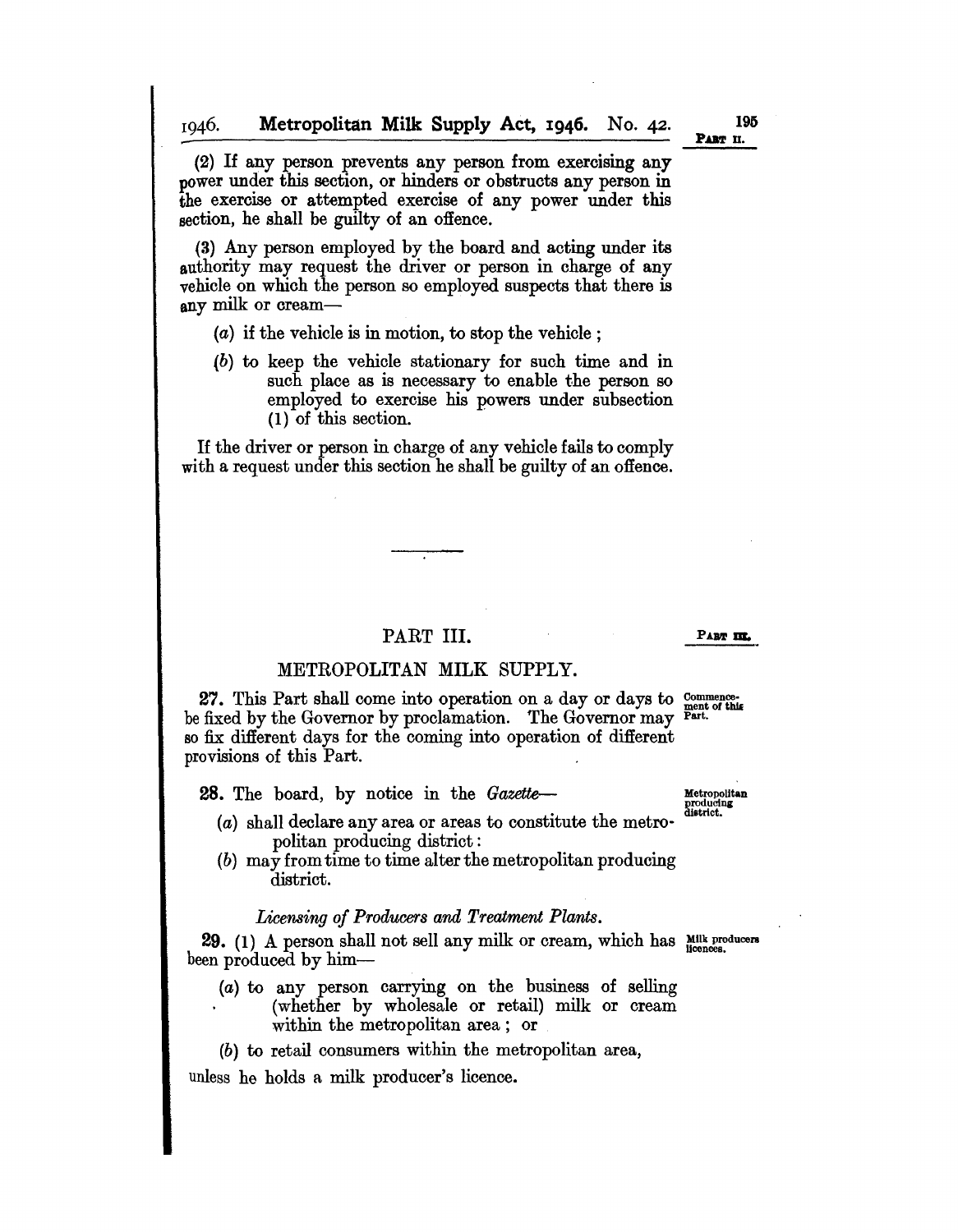**Metropolitan Milk Supply Act, 1946.** No. 42.

**PART III.** 

1946.

(2) A milk producer's licence shall specify the premises upon which the holder thereof is licensed to produce milk or cream for sale.

(3) The holder of a milk producer's licence shall not sell any milk or cream produced by him on premises other than premises specified in his licence.

(4) A person shall not sell within the metropolitan area any milk or cream produced by a person who does not hold a milk producer's licence.

(5) It shall be a defence to a charge for an offence under this section, if the defendant proves that the milk or cream in respect of which the offence is alleged to have occurred—

- (a) was, at the time of its delivery by the producer to the person who purchased it from him, in cans which under the regulations may lawfully be used for holding milk or cream not intended for human consumption as whole milk or sweet cream; or
- (b) was not at any time brought within the metropolitan area, as milk or cream.

(6) A person who contravenes this section shall be guilty of an offence.

**30.** (1) A person shall not treat any milk intended to be sold for human consumption within the metropolitan area as whole milk unless he holds a milk treatment licence.

(2) A milk treatment licence shall specify the premises upon which the holder thereof is thereby licensed to treat milk.

(3) The holder of a milk treatment licence shall not on any premises other than premises specified in his licence, treat any milk intended for human consumption within the metropolitan area as whole milk.

(4) A person who contravenes this section shall be guilty of an offence.

AppUcatlons for Ucences and feel.

"

- 1.<br>「「「「「」<br>「「」

**31.** (1) Every application for a licence under this Part shall be made to the board in accordance with the regulations and the fee for the licence shall be paid at the time of application: Provided that if the application is refused the fee shall be refunded to the applicant.

(2) The fees for all licences under this Act shall be fixed by the board by notice in the *Gazette.* 

**Licensing** treatment planta.

**196**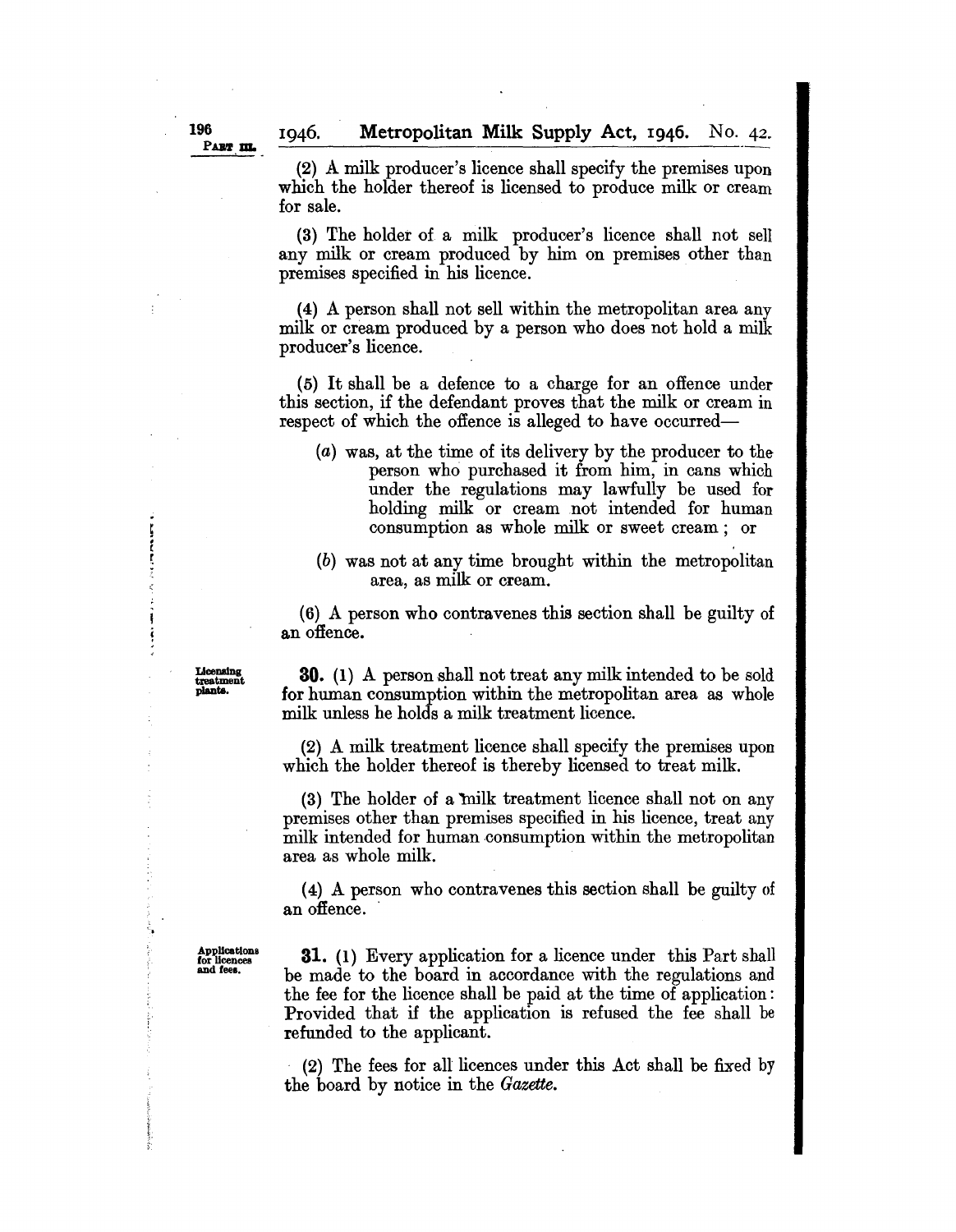1946.

PART m.

**32.** (1) Except as allowed by this Act the board shall not  $_{\text{licence where}}^{\text{Refusal of}}$ refuse an application for a licence.  $\frac{1}{\text{measurable}}$ 

(2) The board may refuse an application for a licence if any premises, plant, equipment or animals to be used by the applicant in carrying on the business for which the licence is required do not comply with this Act: Provided that the board shall not refuse any licence on the ground of such non-compliance unless it has given the applicant notice of the particulars in which his premises, plant, equipment or animals do not comply with this Act and at the end of three months after the giving of the notice the premises, plant, equipment or animals still do not comply with this Act. When an applicant has received such a notice he shall be deemed to hold a licence of the kind for which he applied, for a period of three months after the giving of the notice. .

(3) The board may refuse an application for a milk producer's licence if the applicant's dairy farm is not within the metropolitan producing district: Provided that the board shall not refuse a licence on the ground that the applicant's dairy farm is not within the metropolitan producing district if-

- (a) for twelve months before the day on which this section came into force, milk or sweet cream has been regularly supplied from the said dairy farm to a person carrying en the business of selling (whether by wholesale or retail) milk or cream within the metropolitan area, or has been so supplied to retail consumers within that area; or
- (b) a milk producer's licence in respect of the said dairy farm has been in force at any time within six months before the making of the application and has not been cancelled or suspended.

(4) The board may refuse an application for a licence if the applicant has twice contravened or failed to observe any term or condition of a licence previously granted to him or has been twice convicted of an offence against this Act, or if the applicant while holding a licence has, after being warned by the board, continued to contravene any industrial award, or to pay wages below the living wage.

33. (1) The board may cancel or suspend for such time as it thinks fit any licence-

Cancellation and suspension of licence.

(a) if the holder thereof twice contravenes or fails to observe any term or condition of his licence, or is twice convicted of an offence against this Act: '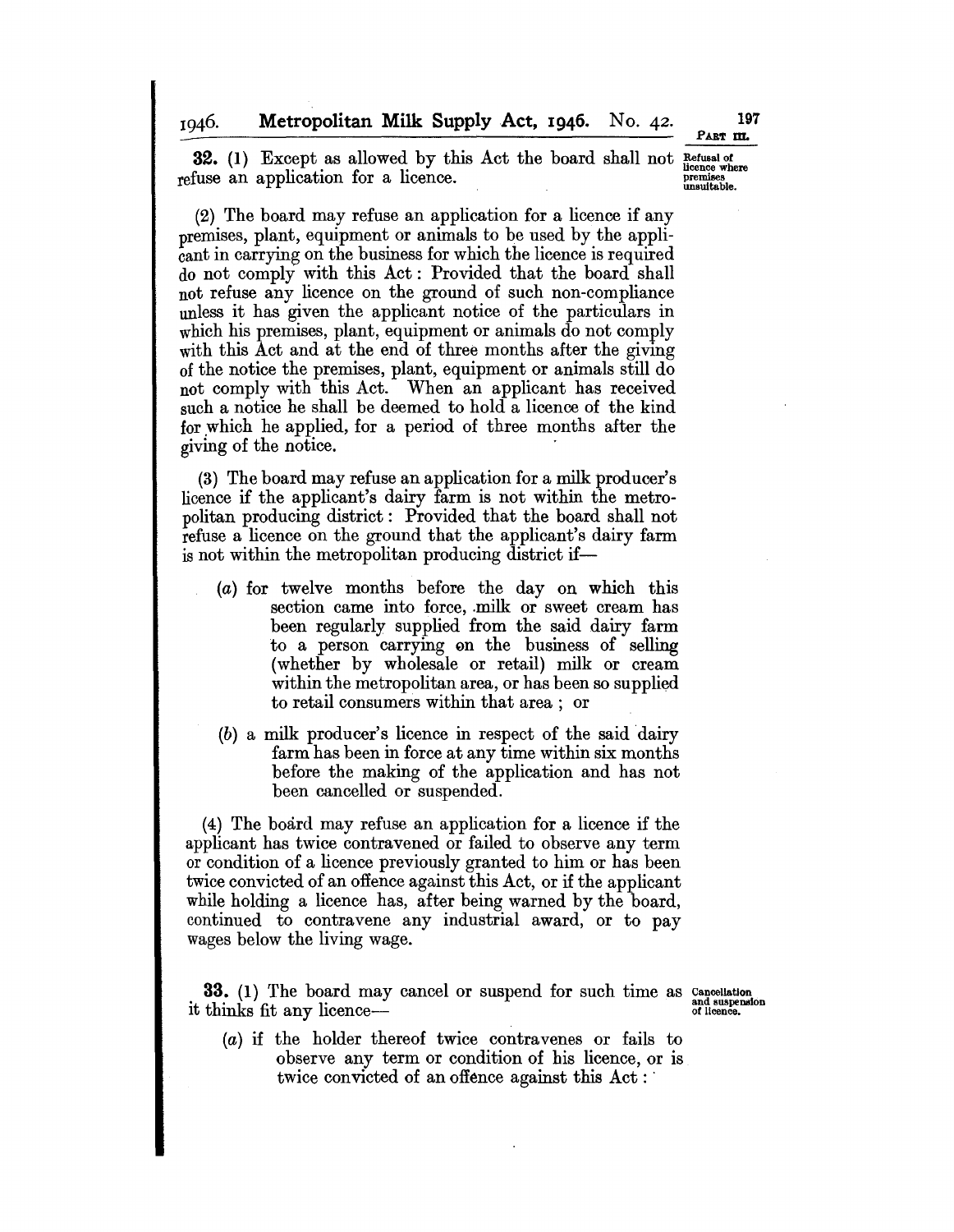- (b) if the holder thereof has, after being, warned by the board, continued to contravene any industrial award or to pay wages below the living wage:
- (c) if the premises, plant, equipment or animals used by the applicant in the business for which the licence is required do not comply with this Act:
- (d) if milk produced by the holder of the licence is not of the prescribed grade, standard or quality.

(2) During the period for which a licence is suspended the holder of the licence shall be deemed to be unlicensed.

Provisions as to warning! given by the board.

**34.** (1) A warning given by the board under subsection (4) of section 32 or paragraph (b) of subsection (1) of section 33 of this Act shall-

- (a) be given by written notice served personally or by post on the person to whom the warning is directed:
- (b) specify detailed particulars of the alleged contravention of an award or of the alleged payment of wages below the living wage.

(2) The board shall not serve any such notice on a dairyman unless it is satisfied that at the time of the alleged contravention of an award, or of the alleged payment of wages below the living wage, the dairyman was selling the milk produced by him, at the price fixed by the board, under this Act.

Appeals.

**35.** (1) If a licence is refused, cancelled or suspended pursuant to this Act the licensee may, in accordance with rules of court, appeal to the Supreme Court against the refusal, cancellation or suspension.

(2) On every such appeal the Supreme Court shall have power to review the whole matter in issue and all circumstances relevant thereto and to make such order thereon as it deems just.

Power of board after refusal', cancellation or suspension of licence.

 $\mathbf{r}$ 

医血管切除术

ą 主手  $\ddot{\phantom{a}}$ 

> **36.** When a licence is refused, cancelled or suspended pursuant to this Act the applicant or holder of a licence thereby affected may apply at any time to the board for the grant of a licence or, as the case may be, the removal of the cancellation or suspension; and the board may, if it considers that circumstances justify it in, doing so, grant the licence or remove the cancellation or suspension as from such day as it deems just.

Duration of 'licences.

**37.** Every licence shall, unless sooner cancelled or suspended, remain in force until the thirtieth day of June next after the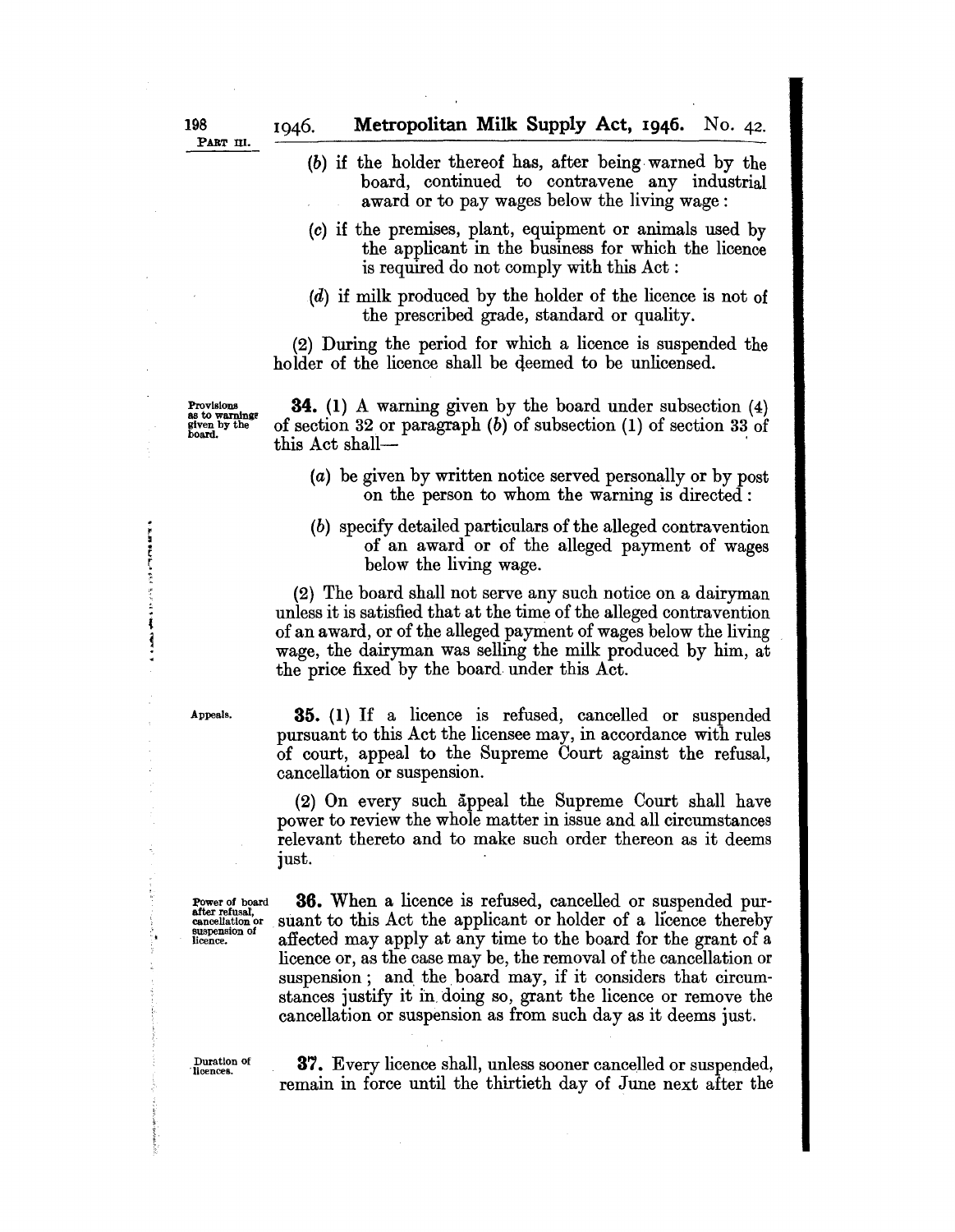Metropolitan Milk Supply Act, I946. No. 42. 1946.

issue thereof: Provided that the board may issue any licence ' as a temporary licence, and a temporary licence shall remain in force for such period as is specified by the board in the licence.

**38.** For the purposes of this Part, the wages paid to an Mode of employee shall be deemed to include both the money actually wages. paid as wages, and an additional sum in respect of the other benefits and advantages received by him as an employee, such as board, lodging, fuel, light, commodities and any share of produce to which he may be entitled.

39. Premises licensed under this Act shall not be subject Exemption of licensed<br>
premises from  $to-$ 

certain<br>enactments.

- $(a)$  section 27 of the Food and Drugs Act, 1908-1943, or any regulations made under paragraph (II) of section 61 of that Act;
- (b) any regulation made under section 115 of the Health Act, 1935-1943.

40. A holder of a milk treatment licence shall on the request Duty to supply of a person licensed as a vendor of milk under the Food and Drugs Act, 1908-1943, or the Health Act, 1935-1943, who is approved in writing by the board as a person to whom this section shall apply and who served during any war in any naval, military or air force of the Commonwealth or any other part of His Majesty's Dominions, sell and supply to that person any whole or pasteurized milk or sweet cream which he reasonably requires for any business as a retail milk vendor, carried on or intended to be carried on, by him :

Provided that it shall be a defence to a charge for an offence against this section, if the defendant proves that he had not sufficient milk or cream to supply the licensed person, and could not, by reasonable efforts, have obtained sufficient milk or cream for that purpose.

 $41.$  (1) The board may, from time to time, make regulations  $\frac{1}{2}$  prices. binding on the persons or the classes of persons specified therein-

(a) Fixing the prices to be paid to holders of milk producers' licences or to wholesale or retail vendors for milk and sweet cream produced by holders of milk producers' licences, which prices may vary according to differences in the grade, quality, description, or quantity of the milk or sweet cream (whether grade,

PABT m.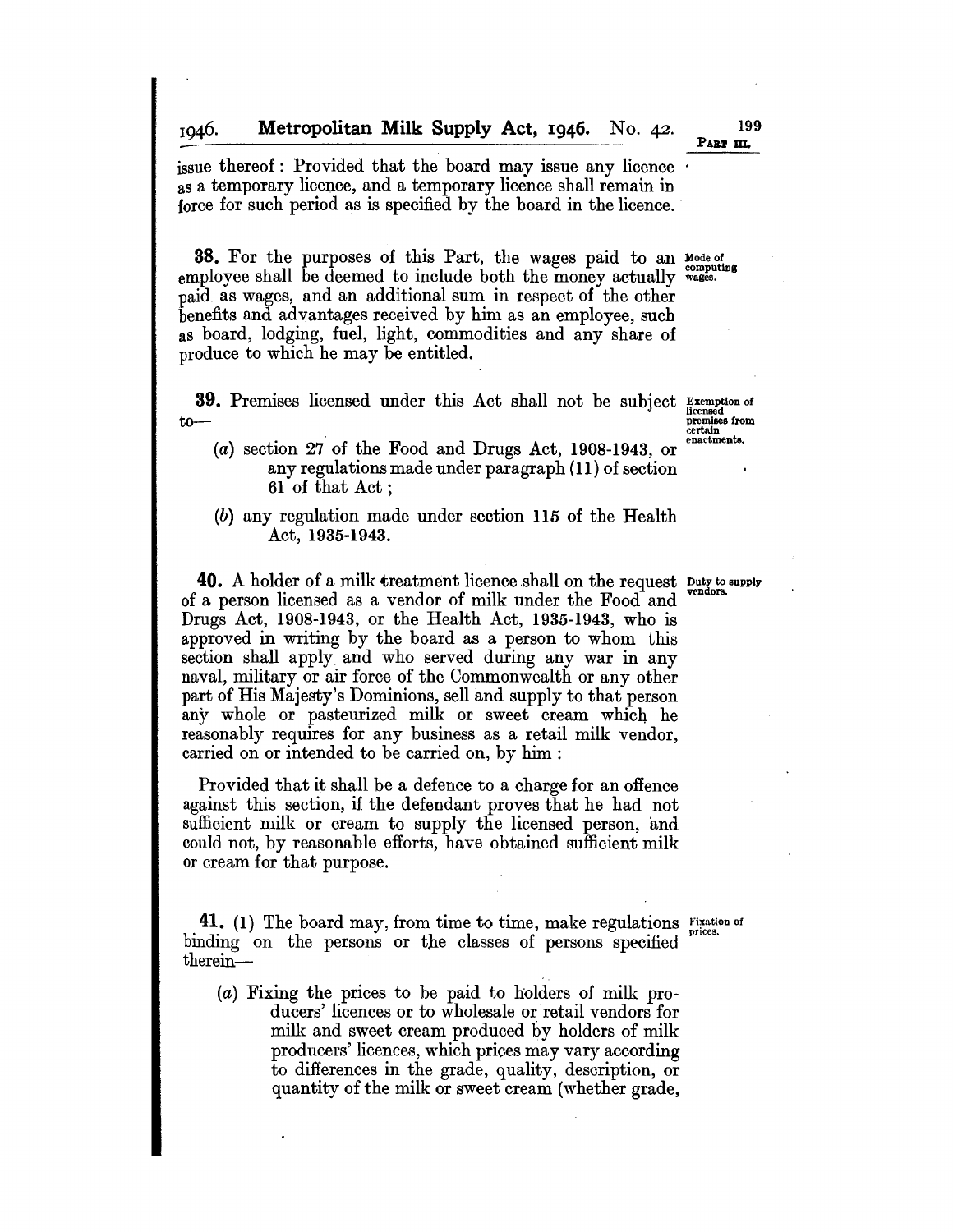quality, or description are prescribed. or not), or the conditions or place of delivery, distribution or sale, and in the case of milk according to whether it is to be consumed as whole milk or used for the production of sweet cream: .

- (b) Fixing the charges for the collection, treatment, storage, transport, or distribution of milk and sweet cream produced by holders of milk producers' licences:
- (c) Containing any ancillary provisions which are necessarv or convenient for the purpose of securing observance of the prices or charges so fixed :
- (d) Varying or revoking any regulation in force under this section.

(2) In fixing prices under this section the board shall among other things make allowance for the costs incurred in observing all industrial awards affecting persons employed in the production, collection, treatment, storage, transport and distribution of milk and sweet cream, and, as regards persons whose remuneration is not fixed by an industrial award, for payment of wages at reasonable rates not less than the living wage.

(3) A person who contravenes a regulation made under this section shall be guilty of an offence.

(4) It shall be a defence to a charge of contravening this section if the defendaut proves that the milk or cream in respect of which the charge was brought was used solely for manufacture into butter, cheese, or other products.

**Effect of**<br>price fixing orders on contracts.

. .. (

I .

'.'

-42. (1) Where any prices or charges payable pursuant to a contract for the supply of milk or cream are inconsistent with any order made by the board under this Act-

- (a) the contract shall be deemed to be varied so far as is necessary to make it consistent with the order; and
- (b) if any dispute arises as to the extent of the variation effected by paragraph (a) of this subsection any party to the contract may apply to the board to determine the matter in issue.

1946.

PART III.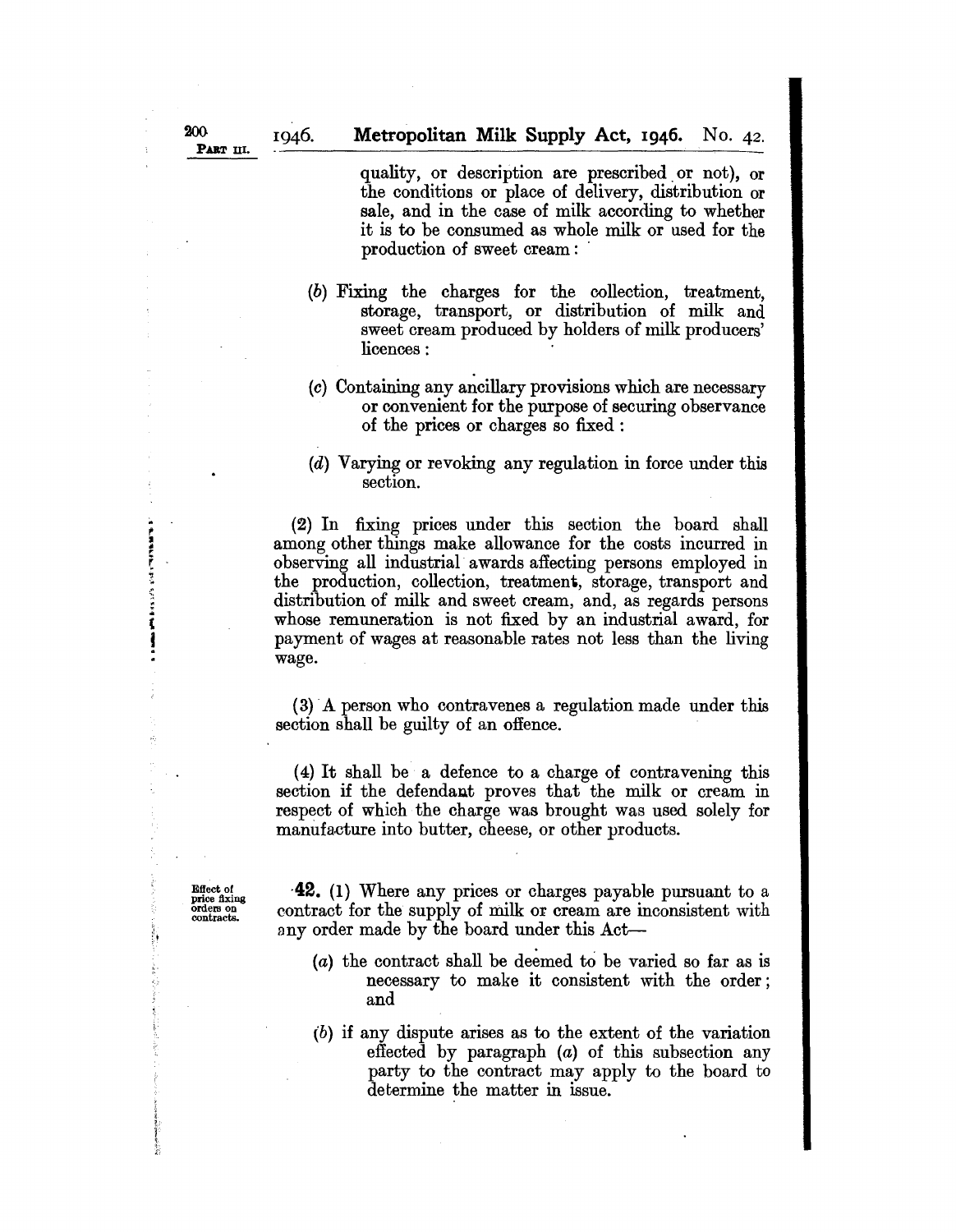1946. **Metropolitan Milk Supply Act, 1946.** No. 42.

PART **In.** 

(2) Upon any such application the board may, after hearing all parties to the contract who desire to be heard, make an order varying the contract in such manner as it deems necessary in

order to make the contract consistent with the order. The board shall not make any order as to the costs of an

application under this section.

(3) Every order under this section shall be served or advertised as prescribed by the regulations.

An order shall not be binding until it has been so served or advertised.

43. (1) The Minister on the recommendation of the board <sup>Quotas for</sup> milk and cream. shall from time to time make declarations declaring the percentage of the milk or sweet cream purchased from persons holding milk producers' licences during any specified period, which a person holding a milk treatment licence may sell as whole milk or sweet cream.

(2) Every such declaration-

- (a) shall be binding on every person who holds a milk treatment licence:
- *(b)* shall be published in the *Gazette:*
- (c) may declare different percentages for different periods:
- (d) may be revoked or altered by the Minister on the recommendation of the board by another declaration so published and notified:
- *(e)* shall, subject to the revocation or alteration thereof, remain in force until the end of the period or the last of the periods specified therein:

(3) If any person on whom a declaration made under this section is binding sells milk or sweet cream in contravention of the declaration he shall be guilty of an offence.

(4) No person other than the board, or a person authorized by the board, shall take proceedings for a breach of this section.

**44.** (1) Any person who holds a milk treatment licence **Rights** of may apply to the board for an order that he be admitted to  $\frac{1}{\text{mink tree}}$ any milk prices equalisation scheme in force in respect of milk supplied to the metropolitan area and the board may in its discretion make an order accordingly. .

(2) The order may include any incidental provisions necesany for the enforcement thereof.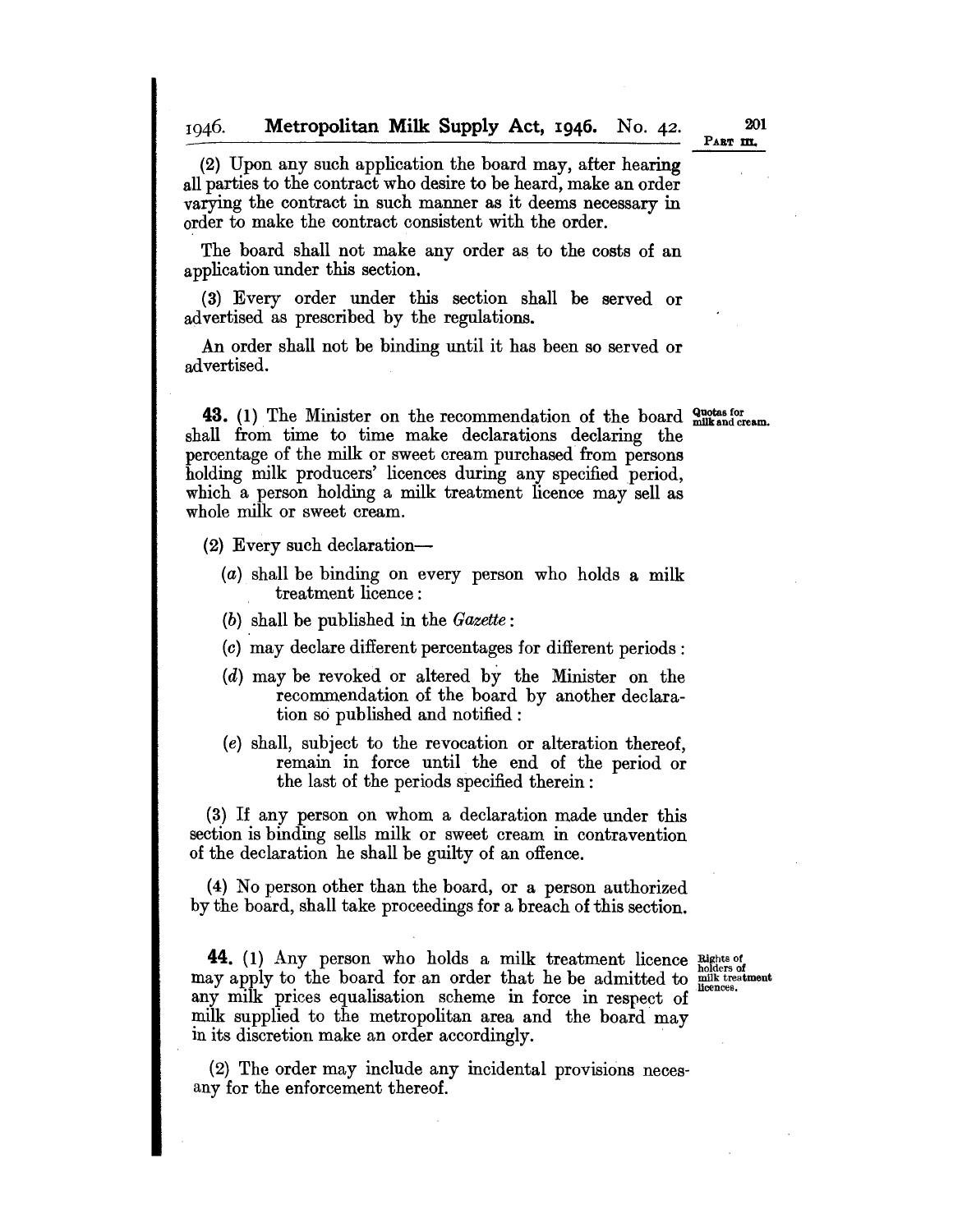(3) A person who contravenes any term of an order made under this section shall be guilty of an offence and liable to a fine not exceeding one hundred pounds.

**45.** For the purpose of obtaining any information which it requires in connection with the administration of this Act, the board may conduct an inquiry, and for that purpose shall have the same power and authority to summon witnesses and take evidence as are conferred upon a Royal Commission by the Royal Commissions Act, 1917, and the said Act shall apply to any witness summoned by or appearing before the board as if the board were a Royal Commission.

### PART IV.

### PART **IV.**

### SUPPLEMENTARY PROVISIONS.

,

ţ

 $\ddot{\mathbf{r}}$ 

Regulations. **46.** The Governor may, on the recommendation of the board, make any regulations necessary or convenient to be made for the due administration of this Act, and securing observance of the provisions of this Act, including, but without limiting the generality of this section, regulations for all or any of the following purposes  $:$ ---

- (a) Prescribing conditions, not inconsistent with any express provision of this Act, to be included in any licences and any other matters relevant to the licensing of any persons under this Act:
- (b) Regulating the construction, management, and sanitation of premises used, or to be used, by persons required to be licensed under this Act, and of the plant, equipment, apparatus, vessels and utensils thereon:
- $\langle c \rangle$  Regulating the housing, keeping, and milking of cows, owned or kept by persons licensed under this Act, and the treatment of such cows when diseased:
- (d) Prescribing standards for milk and cream sold or intended for sale by persons licensed under this Act:
- (e) Prescribing the apparatus to be used for testing milk and cream, produced by persons licensed under this Act, and the standards of chemicals to be so used,

1046.

Application of Royal Commissions Act, 1917.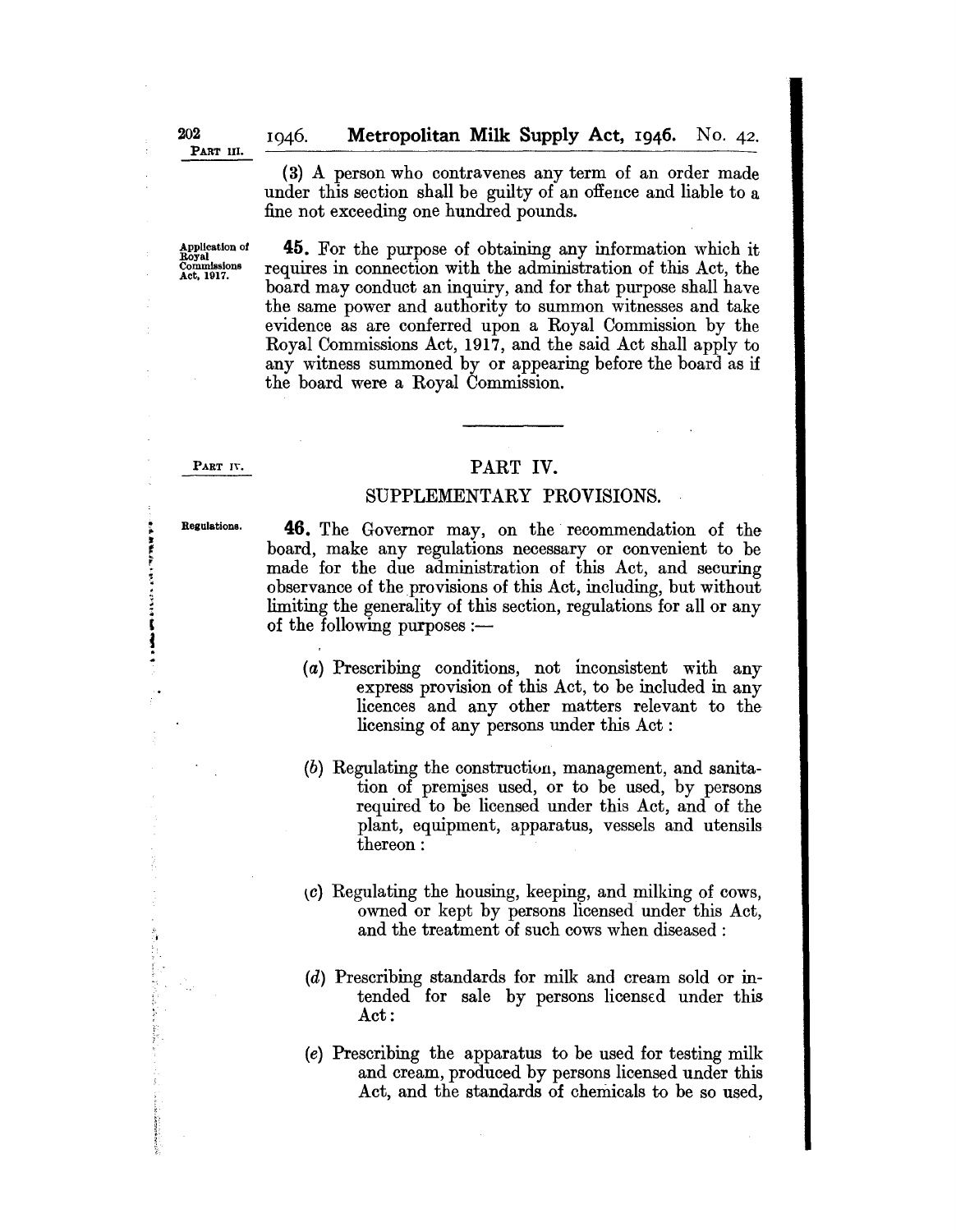and the size, construction and marking or painting of the cans or other vessels used for holding and transporting such milk or cream, and providing for different marking or painting of cans according to the purpose for which the milk and cream contained therein are to be used:

- *(I)* Providing for the examination and certification of testers and graders of milk or cream, and prohibiting uncertificated persons from acting as such testers or graders:
- $(g)$  Prescribing the methods to be adopted by persons licensed under this Act in the production of milk and cream:
- (h) Conferring on employees of the board any powers necessary or convenient to enable them to assist in enforcing this Act:
- $(i)$  Prohibiting conduct and arrangements likely to defeat the objects or policy of this Act:
- (j) Generally for regulating the production, treatment, transport, and supply of milk and cream for consumption within the metropolitan area:
- (k) For prescribing penalties recoverable summarily and not exceeding fifty pounds for breach of any regulation.

47. A person who contravenes any provision of this Act, offences. the contravention of which is not elsewhere made an offence, shall be guilty of an offence.

**48.** A person who contravenes any term or condition of licence shall be guilty of an offence. Contravention of licence.

**49.** A person guilty of an offence against this Act for which Penalty. no other penalty is prescribed shall be liable to a fine not exceeding one hundred pounds.

**50.** Proceedings for offences against this Act shall be disposed procedure for of summarily.

**51.** (1) If a person by himself or his servant or agent delivers Evidentiary milk or cream to another person that delivery shall be *prima facie* evidence of a sale by the person delivering to the person taking delivery or, if the person taking delivery is a servant or agent of some other person, to that other person.

203 PART IV.